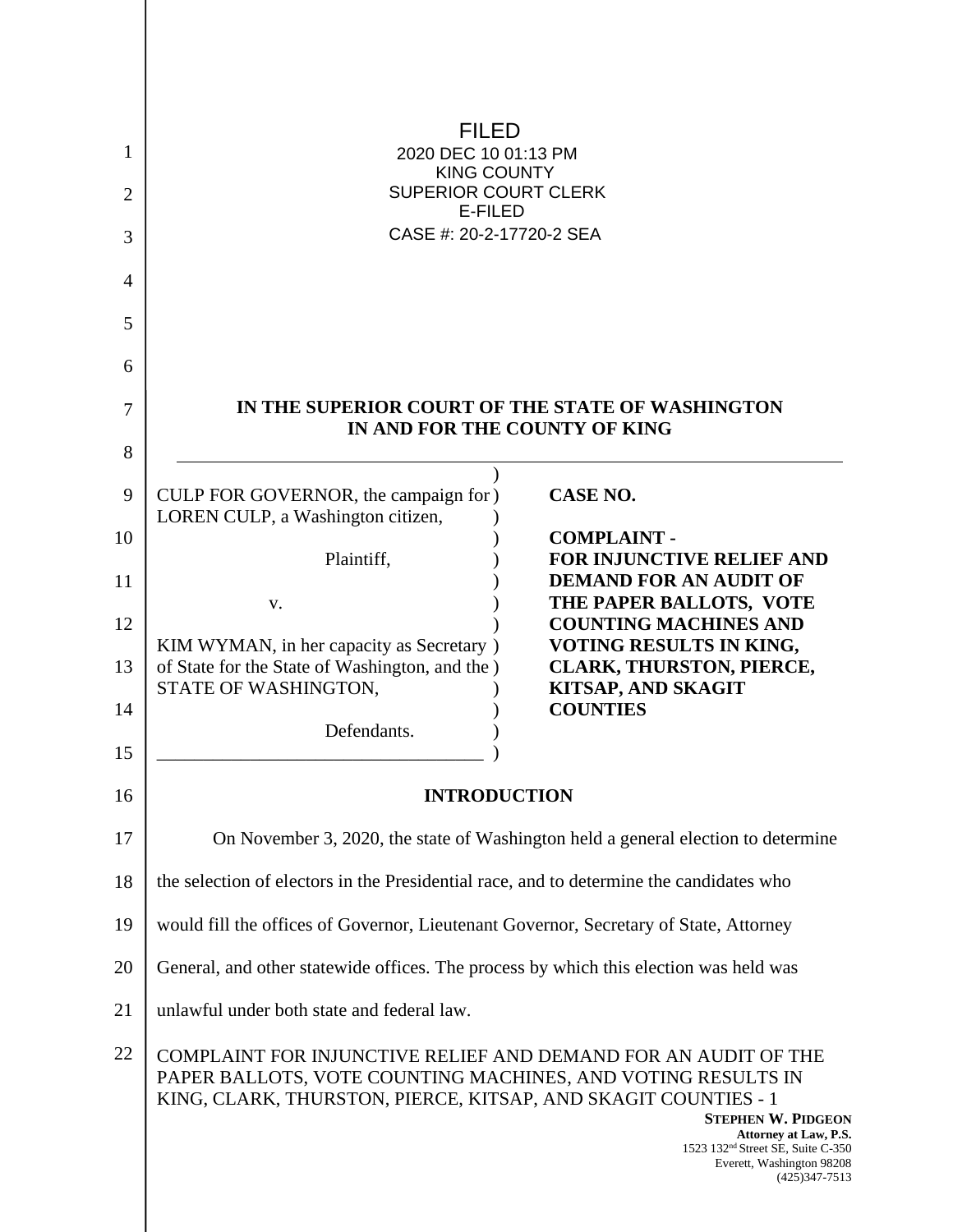| $\mathbf{1}$   | <b>PARTIES</b>                                                                                                                                                                                                                                                                                                                                                   |
|----------------|------------------------------------------------------------------------------------------------------------------------------------------------------------------------------------------------------------------------------------------------------------------------------------------------------------------------------------------------------------------|
| $\mathbf{2}$   | Culp for Governor is the campaign of candidate Loren Culp who stood for election                                                                                                                                                                                                                                                                                 |
| 3              | for Governor of Washington State in the November 3, 2020 general election. The Culp for                                                                                                                                                                                                                                                                          |
| $\overline{4}$ | Governor campaign is resident of Ferry County, Washington.                                                                                                                                                                                                                                                                                                       |
| 5              | The WASHINGTON SECRETARY OF STATE is a Subsidiary Corporation of the                                                                                                                                                                                                                                                                                             |
| 6              | STATE OF WASHINGTON and is located at 416 Sid Snyder Avenue SW, Olympia, WA,                                                                                                                                                                                                                                                                                     |
| $\overline{7}$ | 98501-1347, doing business as the constitutionally created office of Secretary of State                                                                                                                                                                                                                                                                          |
| 8              | under Article III, Section 17 thereunder. The Secretary of State of Washington corporation                                                                                                                                                                                                                                                                       |
| 9              | is part of the Government Industry and has 170 total employees across all of its locations.                                                                                                                                                                                                                                                                      |
| 10             | Kim Wyman in her capacity as the WASHINGTON SECRETARY OF STATE                                                                                                                                                                                                                                                                                                   |
| 11             | performs her functions under color of law in all counties of the State of Washington, and                                                                                                                                                                                                                                                                        |
| 12             | the general election under her supervision as held in King County, Washington, makes                                                                                                                                                                                                                                                                             |
| 13             | venue and jurisdiction proper in King County, pursuant to RCW 4.12.020.                                                                                                                                                                                                                                                                                          |
| 14             | The STATE OF WASHINGTON is a corporate entity, D-U-N-S number                                                                                                                                                                                                                                                                                                    |
| 15             | 079248936, doing business as the constitutionally created government of the State of                                                                                                                                                                                                                                                                             |
| 16             | Washington. At the present time, the STATE OF WASHINGTON corporation is acting                                                                                                                                                                                                                                                                                   |
| 17             | autonomously under the tyranny of Jay Inslee who has terminated all protections provided                                                                                                                                                                                                                                                                         |
| 18             | by Washington's Constitution, including the rights protected under Article I of said                                                                                                                                                                                                                                                                             |
| 19             | Constitution, and rights protected by the Constitution of the United States, and is in                                                                                                                                                                                                                                                                           |
| 20             |                                                                                                                                                                                                                                                                                                                                                                  |
| 21             |                                                                                                                                                                                                                                                                                                                                                                  |
| 22             | COMPLAINT FOR INJUNCTIVE RELIEF AND DEMAND FOR AN AUDIT OF THE<br>PAPER BALLOTS, VOTE COUNTING MACHINES, AND VOTING RESULTS IN<br>KING, CLARK, THURSTON, PIERCE, KITSAP, AND SKAGIT COUNTIES - 2<br><b>STEPHEN W. PIDGEON</b><br><b>Attorney at Law, P.S.</b><br>1523 132 <sup>nd</sup> Street SE, Suite C-350<br>Everett, Washington 98208<br>$(425)347 - 7513$ |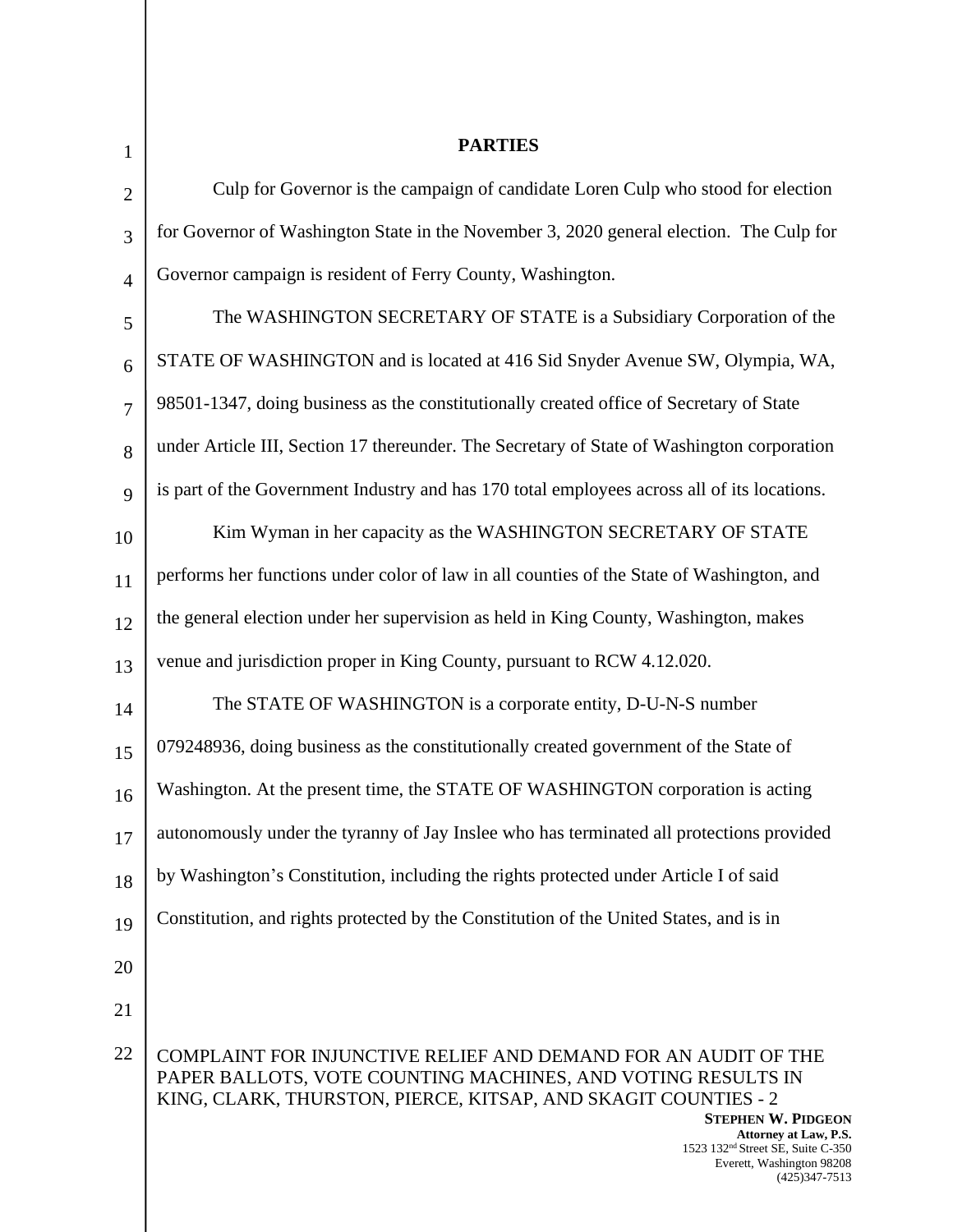COMPLAINT FOR INJUNCTIVE RELIEF AND DEMAND FOR AN AUDIT OF THE PAPER BALLOTS, VOTE COUNTING MACHINES, AND VOTING RESULTS IN KING, CLARK, THURSTON, PIERCE, KITSAP, AND SKAGIT COUNTIES - 3 **STEPHEN W. PIDGEON Attorney at Law, P.S.** 1523 132nd Street SE, Suite C-350 Everett, Washington 98208 (425)347-7513 1 2 3 4 5 6 7 8 9 10 11 12 13 14 15 16 17 18 19 20 21 22 violation of federal criminal statutes,  $18 \text{ USC} \text{ } $241^1, 18 \text{ USC} \text{ } $242^2 \text{ and} 18 \text{ U.S. Code}$ § 247<sup>3</sup>. Inslee has terminated the constitutional façade allegedly governing Washington effectively since March 23, 2020. <sup>1</sup> 18 U.S. Code § 241 - Conspiracy against rights. If two or more persons conspire to injure, oppress, threaten, or intimidate any person in any State, Territory, Commonwealth, Possession, or District in the free exercise or enjoyment of any right or privilege secured to him by the Constitution or laws of the United States, or because of his having so exercised the same; or If two or more persons go in disguise on the highway, or on the premises of another, with intent to prevent or hinder his free exercise or enjoyment of any right or privilege so secured— They shall be fined under this title or imprisoned not more than ten years, or both; and if death results from the acts committed in violation of this section or if such acts include kidnapping or an attempt to kidnap, aggravated sexual abuse or an attempt to commit aggravated sexual abuse, or an attempt to kill, they shall be fined under this title or imprisoned for any term of years or for life, or both, or may be sentenced to death. <sup>2</sup> 18 U.S. Code § 242 - Deprivation of rights under color of law Whoever, under color of any law, statute, ordinance, regulation, or custom, willfully subjects any person in any State, Territory, Commonwealth, Possession, or District to the deprivation of any rights, privileges, or immunities secured or protected by the Constitution or laws of the United States, or to different punishments, pains, or penalties, on account of such person being an alien, or by reason of his color, or race, than are prescribed for the punishment of citizens, shall be fined under this title or imprisoned not more than one year, or both; and if bodily injury results from the acts committed in violation of this section or if such acts include the use, attempted use, or threatened use of a dangerous weapon, explosives, or fire, shall be fined under this title or imprisoned not more than ten years, or both; and if death results from the acts committed in violation of this section or if such acts include kidnapping or an attempt to kidnap, aggravated sexual abuse, or an attempt to commit aggravated sexual abuse, or an attempt to kill, shall be fined under this title, or imprisoned for any term of years or for life, or both, or may be sentenced to death. <sup>3</sup> 18 U.S. Code § 247.Damage to religious property; obstruction of persons in the free exercise of religious beliefs (a)Whoever, in any of the circumstances referred to in subsection (b) of this section— (1)intentionally defaces, damages, or destroys any religious real property, because of the religious character of that property, or attempts to do so; or (2)intentionally obstructs, by force or threat of force, including by threat of force against religious real property, any person in the enjoyment of that person's free exercise of religious beliefs, or attempts to do so; shall be punished as provided in subsection (d). (b)The circumstances referred to in subsection (a) are that the offense is in or affects interstate or foreign commerce. (c)Whoever intentionally defaces, damages, or destroys any religious real property because of the race, color, or ethnic characteristics of any individual associated with that religious property, or attempts to do so, shall be punished as provided in subsection (d). (d) The punishment for a violation of subsection (a) or (c) of this section shall be— (1)if death results from acts committed in violation of this section or if such acts include kidnapping or an attempt to kidnap, aggravated sexual abuse or an attempt to commit aggravated sexual abuse, or an attempt to kill, a fine in accordance with this title and imprisonment for any term of years or for life, or both, or may be sentenced to death;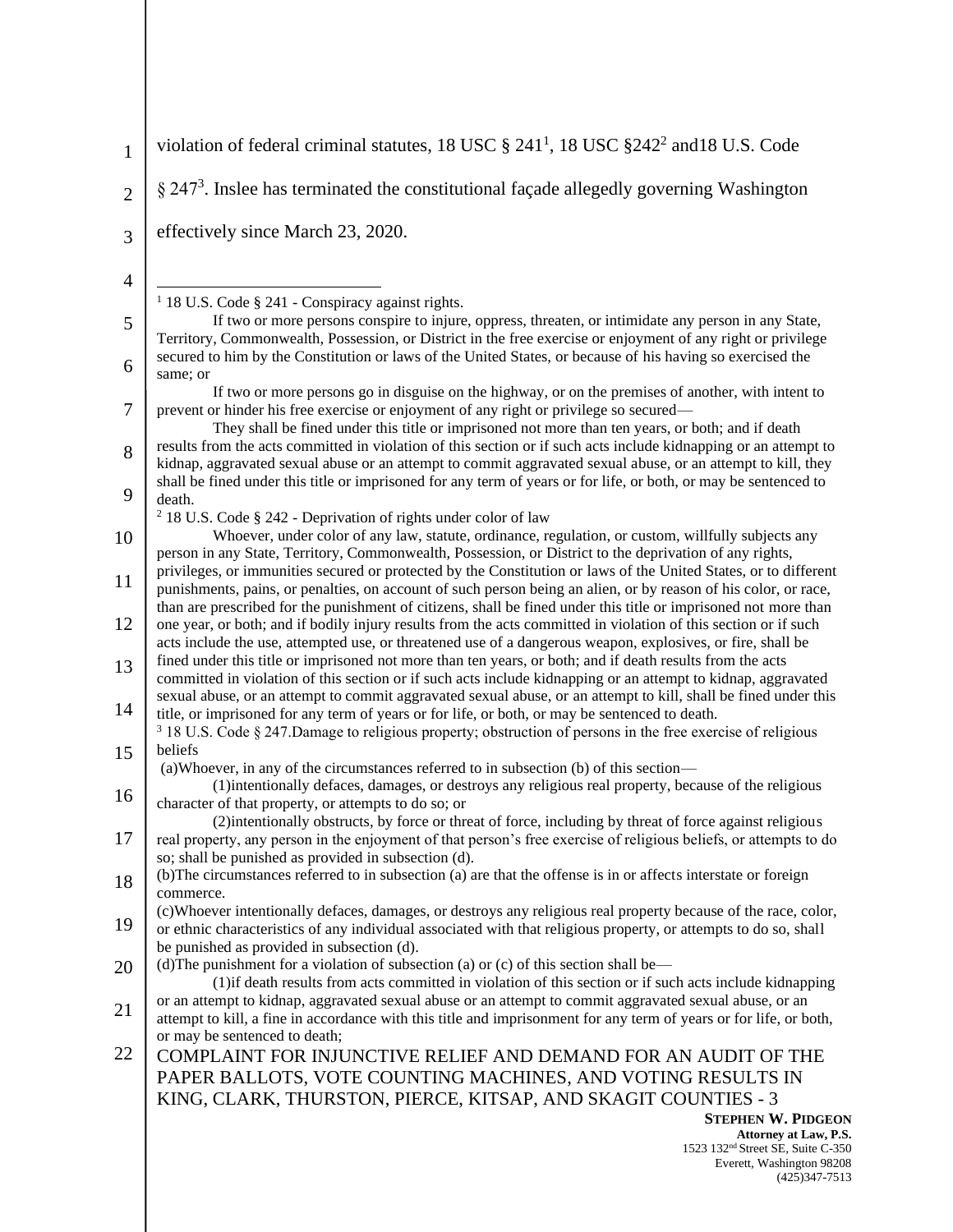| $\mathbf{1}$   | <b>STATEMENT OF FACTS</b>                                                                                                                                                                                                                                                                                                                    |
|----------------|----------------------------------------------------------------------------------------------------------------------------------------------------------------------------------------------------------------------------------------------------------------------------------------------------------------------------------------------|
| $\overline{2}$ | All elections in Washington are governed by Article VI of Washington's                                                                                                                                                                                                                                                                       |
| 3              | Constitution, which requires as follows:                                                                                                                                                                                                                                                                                                     |
| $\overline{4}$ | All persons of the age of eighteen years or over who are citizens of the United                                                                                                                                                                                                                                                              |
| 5              | States and who have lived in the state, county, and precinct thirty days immediately                                                                                                                                                                                                                                                         |
| 6              | preceding the election at which they offer to vote, except those disqualified by<br>Article VI, section 3 of this Constitution, shall be entitled to vote at all elections.                                                                                                                                                                  |
| 7              | [AMENDMENT 63, 1974 Senate Joint Resolution No. 143, p 807. Approved                                                                                                                                                                                                                                                                         |
| 8              | November 5, 1974.]                                                                                                                                                                                                                                                                                                                           |
| 9              | In addition, Article VI, Section 3 provides for the disqualification of certain voters,                                                                                                                                                                                                                                                      |
| 10             | as follows:                                                                                                                                                                                                                                                                                                                                  |
| 11             | All persons convicted of infamous crime unless restored to their civil rights and all                                                                                                                                                                                                                                                        |
| 12             | persons while they are judicially declared mentally incompetent are excluded from                                                                                                                                                                                                                                                            |
| 13             | (2) if bodily injury results to any person, including any public safety officer performing duties as a                                                                                                                                                                                                                                       |
| 14             | direct or proximate result of conduct prohibited by this section, and the violation is by means of fire or an<br>explosive, a fine under this title or imprisonment for not more that 40 years, or both;                                                                                                                                     |
| 15             | (3) if bodily injury to any person, including any public safety officer performing duties as a direct or<br>proximate result of conduct prohibited by this section, results from the acts committed in violation of this<br>section or if such acts include the use, attempted use, or threatened use of a dangerous weapon, explosives, or  |
| 16             | fire, a fine in accordance with this title and imprisonment for not more than 20 years, or both;<br>(4) if damage to or destruction of property results from the acts committed in violation of this section, which                                                                                                                          |
| 17             | damage to or destruction of such property is in an amount that exceeds \$5,000, a fine in accordance with this<br>title, imprisonment for not more than 3 years, or both; and                                                                                                                                                                |
| 18             | (5) in any other case, a fine in accordance with this title and imprisonment for not more than one year, or<br>both.<br>(e)No prosecution of any offense described in this section shall be undertaken by the United States except                                                                                                           |
| 19             | upon the certification in writing of the Attorney General or his designee that in his judgment a prosecution by<br>the United States is in the public interest and necessary to secure substantial justice.                                                                                                                                  |
| 20             | (f)As used in this section, the term "religious real property" means any church, synagogue, mosque, religious<br>cemetery, or other religious real property, including fixtures or religious objects contained within a place of                                                                                                             |
| 21             | religious worship, or real property owned or leased by a nonprofit, religiously affiliated organization.<br>(g)No person shall be prosecuted, tried, or punished for any noncapital offense under this section unless the<br>indictment is found or the information is instituted not later than 7 years after the date on which the offense |
| 22             | was committed.<br>COMPLAINT FOR INJUNCTIVE RELIEF AND DEMAND FOR AN AUDIT OF THE                                                                                                                                                                                                                                                             |
|                | PAPER BALLOTS, VOTE COUNTING MACHINES, AND VOTING RESULTS IN<br>KING, CLARK, THURSTON, PIERCE, KITSAP, AND SKAGIT COUNTIES - 4                                                                                                                                                                                                               |
|                | <b>STEPHEN W. PIDGEON</b><br><b>Attorney at Law, P.S.</b><br>1523 132 <sup>nd</sup> Street SE, Suite C-350<br>Everett, Washington 98208<br>$(425)347 - 7513$                                                                                                                                                                                 |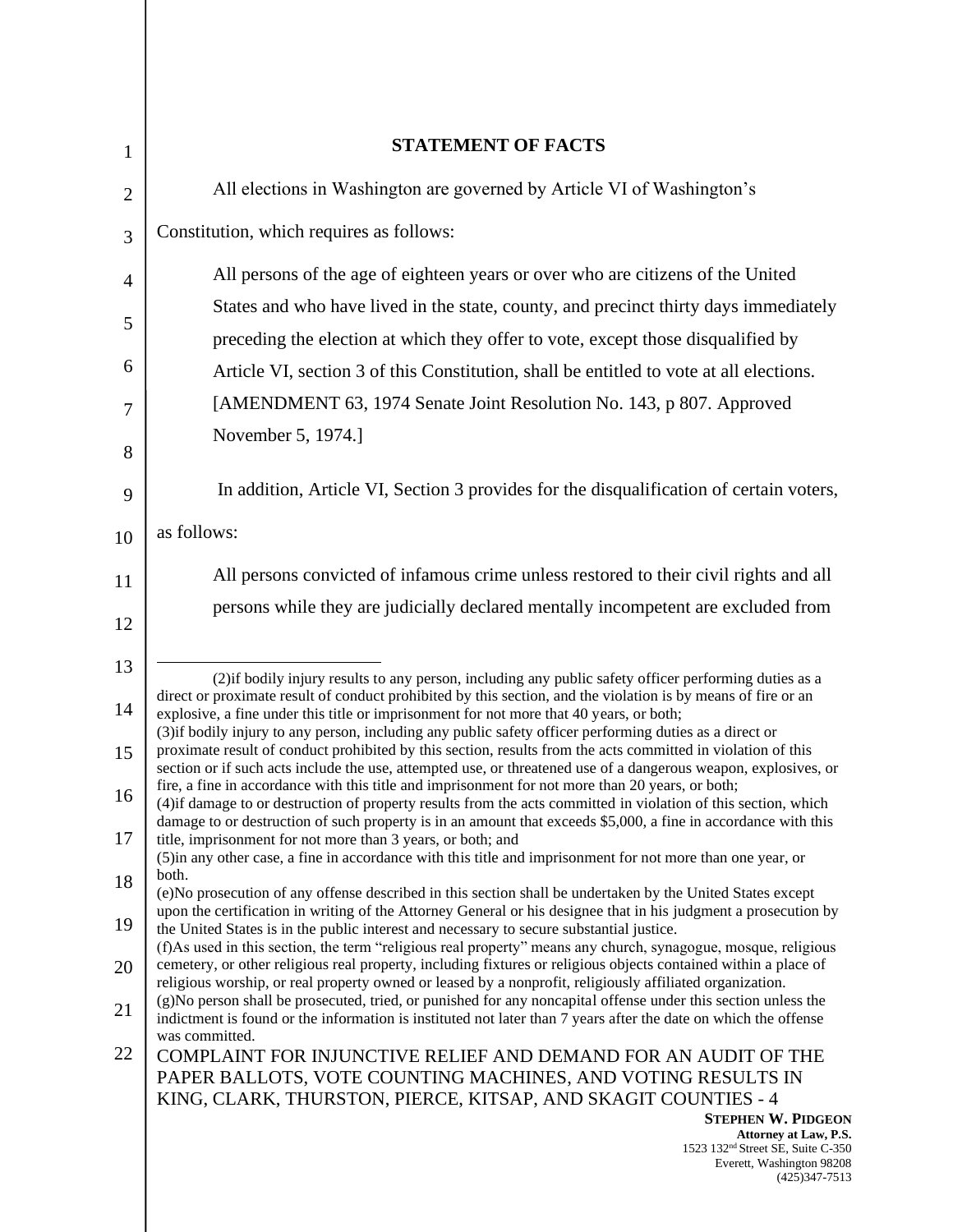| $\mathbf{1}$   | the elective franchise. [AMENDMENT 83, 1988 House Joint Resolution No. 4231,                                                                                                                                                                                                                                                           |
|----------------|----------------------------------------------------------------------------------------------------------------------------------------------------------------------------------------------------------------------------------------------------------------------------------------------------------------------------------------|
| $\overline{2}$ | p 1553. Approved November 8, 1988.]                                                                                                                                                                                                                                                                                                    |
| 3              | These standards require the Secretary of State to ensure that all voters must be: 1)                                                                                                                                                                                                                                                   |
| $\overline{4}$ | of the age of eighteen years; 2) citizens of the United States; 3) living in the state, county,                                                                                                                                                                                                                                        |
| 5              | and precinct thirty days prior to the election; 4) not convicted of an infamous crime                                                                                                                                                                                                                                                  |
| 6              | without restoration of civil rights; and 5) mentally competent to vote. <sup>1</sup>                                                                                                                                                                                                                                                   |
| $\overline{7}$ | Based on information contained herein and belief, that as of election day, the                                                                                                                                                                                                                                                         |
| 8              | Secretary of State had not run a USPS address update in more than four years. As of the                                                                                                                                                                                                                                                |
| 9              | date of the election on November 3, 2020, according to the USPS data, through the                                                                                                                                                                                                                                                      |
| 10             | National Change of Address (COA) update, 339,234 registered voters were identified who                                                                                                                                                                                                                                                 |
| 11             | had moved but whose addresses had not been updated in the Washington State voter data.                                                                                                                                                                                                                                                 |
| 12             | 6,765 had filed a change of address (COA) with the USPS and moved in 2016, more than 4                                                                                                                                                                                                                                                 |
| 13             | years ago. Of those that moved, a total of 171,887 had moved out of state, making them                                                                                                                                                                                                                                                 |
| 14             | ineligible to vote in Washington, and 14,617 matched a COA record for which there was                                                                                                                                                                                                                                                  |
| 15             | no new address of the registered voter provided, yet these addresses are still in the voter                                                                                                                                                                                                                                            |
| 16             | database and believed to have received a ballot at their previous address.                                                                                                                                                                                                                                                             |
| 17             | In addition, 962 individuals moved out of state yet registered to vote in September                                                                                                                                                                                                                                                    |
| 18             | and/or October of 2020, of which 358 have voted in the Washington's 2020 general                                                                                                                                                                                                                                                       |
| 19             |                                                                                                                                                                                                                                                                                                                                        |
| 20             | <sup>1</sup> Article VI, Section 4 does make exception for the following: For the purpose of voting and eligibility to<br>office no person shall be deemed to have gained a residence by reason of his presence or lost it by reason of                                                                                                |
| 21             | his absence, while in the civil or military service of the state or of the United States, nor while a student at<br>any institution of learning, nor while kept at public expense at any poor-house or other asylum, nor while<br>confined in public prison, nor while engaged in the navigation of the waters of this state or of the |
| 22             | United States, or of the high seas.<br>COMPLAINT FOR INJUNCTIVE RELIEF AND DEMAND FOR AN AUDIT OF THE                                                                                                                                                                                                                                  |
|                | PAPER BALLOTS, VOTE COUNTING MACHINES, AND VOTING RESULTS IN<br>KING, CLARK, THURSTON, PIERCE, KITSAP, AND SKAGIT COUNTIES - 5<br><b>STEPHEN W. PIDGEO</b>                                                                                                                                                                             |
|                |                                                                                                                                                                                                                                                                                                                                        |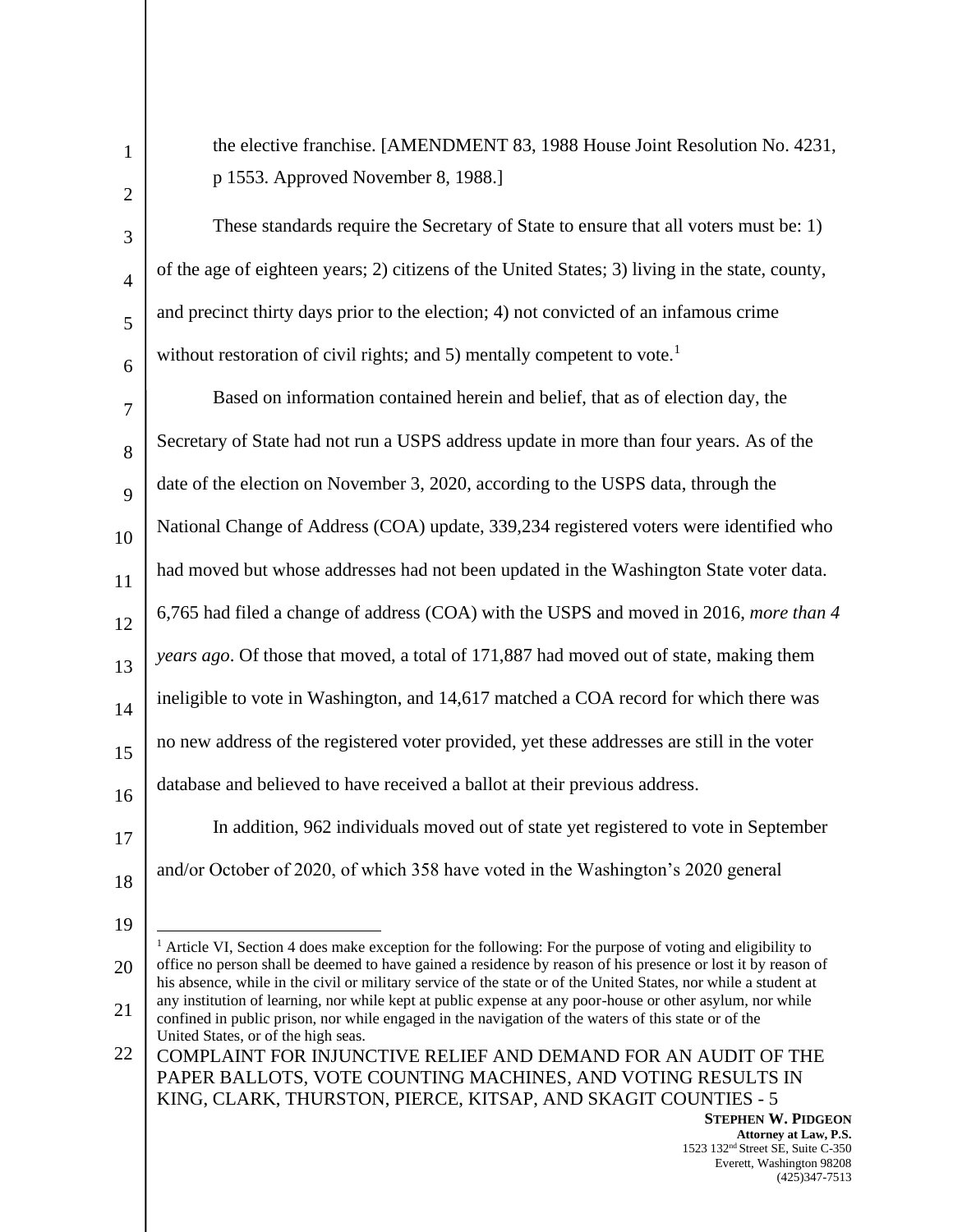| $\mathbf{1}$   | election. Of these who moved, then registered in September and October 2020 and then                                                                                                                                                                                                                                                                             |
|----------------|------------------------------------------------------------------------------------------------------------------------------------------------------------------------------------------------------------------------------------------------------------------------------------------------------------------------------------------------------------------|
| $\overline{2}$ | voted, 11 of them moved in 2016, 89 moved in 2017, 161 moved in 2018, 188 moved in                                                                                                                                                                                                                                                                               |
| 3              | 2019, and 513 moved in 2020. Of those who moved in 2020, 90 of them registered to vote                                                                                                                                                                                                                                                                           |
| $\overline{4}$ | the same month they moved according to the Washington State voter data as compared to                                                                                                                                                                                                                                                                            |
| 5              | the NCOA updated data.                                                                                                                                                                                                                                                                                                                                           |
| 6              | Based on information and belief, that as of election day, the Secretary of State had                                                                                                                                                                                                                                                                             |
| $\overline{7}$ | not updated the voter registration list against the Master Death List and instead mailed over                                                                                                                                                                                                                                                                    |
| 8              | 10,000 ballots to the dead. In fact, the Death Master File supplied by the Social Security                                                                                                                                                                                                                                                                       |
| 9              | Administration identified 10,695 registered voters that were deceased. Yet of that number,                                                                                                                                                                                                                                                                       |
| 10             | 7,228 voted in the November 2020 general election. This data scrub also identified 6                                                                                                                                                                                                                                                                             |
| 11             | ballots that were sent to residents in prisons.                                                                                                                                                                                                                                                                                                                  |
| 12             | • Of the 12,631 active voters over the age of 100 years old as of 11/3/2020, 6,997                                                                                                                                                                                                                                                                               |
| 13             | have accepted ballots.                                                                                                                                                                                                                                                                                                                                           |
| 14             | • Of the 125 Active voters over the age of 110 years old as of 11/3/2020, 3 have                                                                                                                                                                                                                                                                                 |
| 15             | accepted ballots.                                                                                                                                                                                                                                                                                                                                                |
| 16             | • Of the 36 Active voters over the age of 120 years old as of 11/3/2020, 2 have                                                                                                                                                                                                                                                                                  |
| 17             | accepted ballots. (The oldest known human being is 118).                                                                                                                                                                                                                                                                                                         |
| 18             | • There were 13 active voters that had improbable/invalid birthdates including the                                                                                                                                                                                                                                                                               |
| 19             | years 1800, 1858, 1873, and 0001. Of these, 7 have accepted ballots.                                                                                                                                                                                                                                                                                             |
| 20             | Based on information and belief, the Secretary of State and proceeded with the                                                                                                                                                                                                                                                                                   |
| 21             | election although the Failed ID Check system had been down for weeks prior to the                                                                                                                                                                                                                                                                                |
| 22             | COMPLAINT FOR INJUNCTIVE RELIEF AND DEMAND FOR AN AUDIT OF THE<br>PAPER BALLOTS, VOTE COUNTING MACHINES, AND VOTING RESULTS IN<br>KING, CLARK, THURSTON, PIERCE, KITSAP, AND SKAGIT COUNTIES - 6<br><b>STEPHEN W. PIDGEON</b><br><b>Attorney at Law, P.S.</b><br>1523 132 <sup>nd</sup> Street SE, Suite C-350<br>Everett, Washington 98208<br>$(425)347 - 7513$ |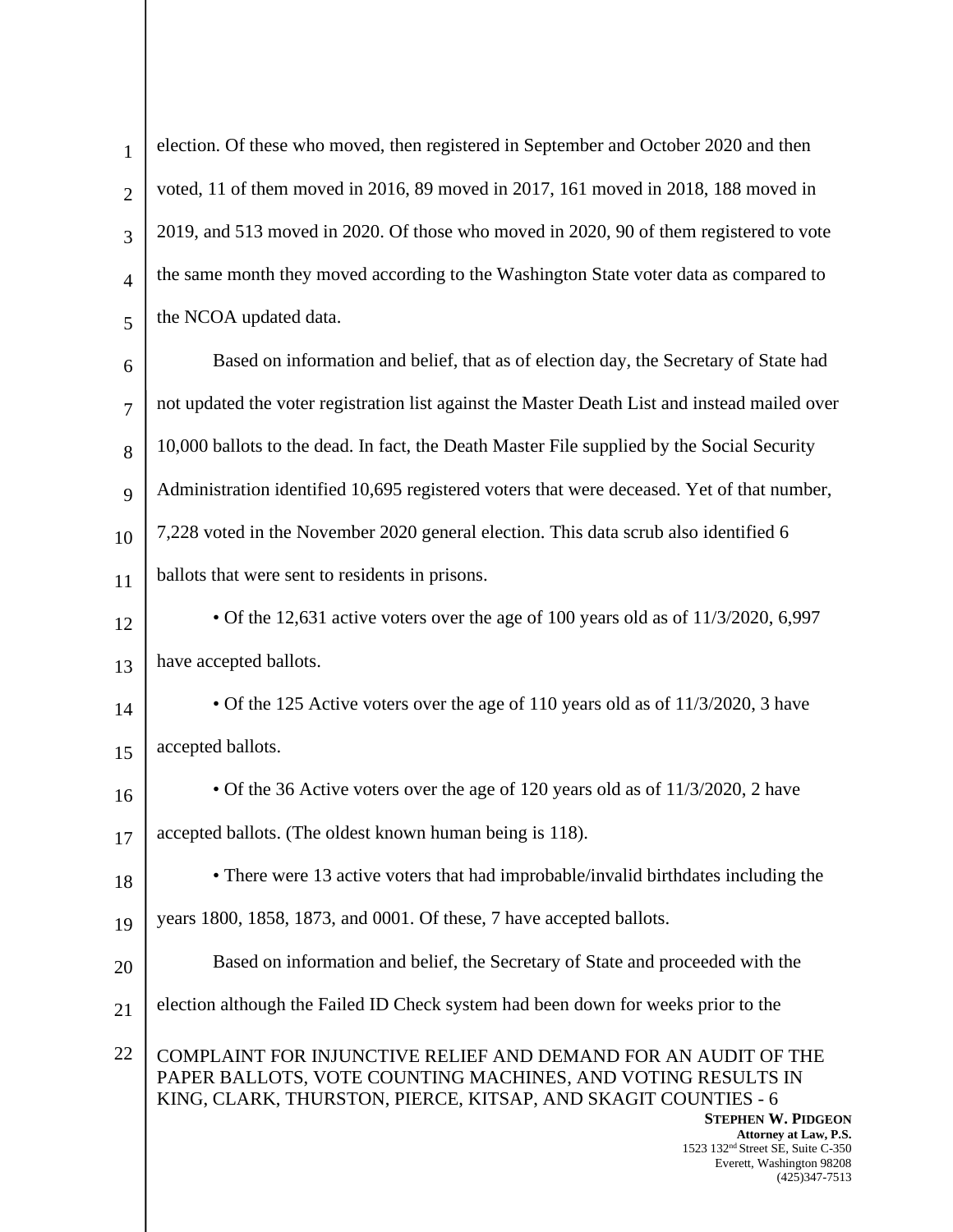| $\mathbf{1}$   | election day, resulting in multiple instances of duplicate ballots being distributed. The                                                                                                                                                                                                                                                                        |
|----------------|------------------------------------------------------------------------------------------------------------------------------------------------------------------------------------------------------------------------------------------------------------------------------------------------------------------------------------------------------------------|
| $\overline{2}$ | Secretary of State was alerted to this issue prior to the election and failed to cure.                                                                                                                                                                                                                                                                           |
| 3              | In 2002, the United States Congress adopted the HELP AMERICA VOTE ACT OF                                                                                                                                                                                                                                                                                         |
| $\overline{4}$ | $2002$ (HAVA Act – P.L. 107–252, OCT. 29, 2002) which was designed to establish a                                                                                                                                                                                                                                                                                |
| 5              | program to provide funds to States to replace punch card voting systems, to establish the                                                                                                                                                                                                                                                                        |
| 6              | Election Assistance Commission to assist in the administration of Federal elections and to                                                                                                                                                                                                                                                                       |
| $\overline{7}$ | otherwise provide assistance with the administration of certain Federal election laws and                                                                                                                                                                                                                                                                        |
| 8              | programs, to establish minimum election administration standards for States and units of                                                                                                                                                                                                                                                                         |
| 9              | local government with responsibility for the administration of Federal elections, and for                                                                                                                                                                                                                                                                        |
| 10             | other purposes. This Act was in reaction to the controversy surrounding the 2000 U.S.                                                                                                                                                                                                                                                                            |
| 11             | presidential election, when almost two million ballots were disqualified because they                                                                                                                                                                                                                                                                            |
| 12             | registered multiple votes or none when run through vote-counting machines. HAVA is                                                                                                                                                                                                                                                                               |
| 13             | applicable to all states in all federal elections.                                                                                                                                                                                                                                                                                                               |
| 14             | Under HAVA, 52 U.S.C. § 21081 requires minimum voting systems standards for                                                                                                                                                                                                                                                                                      |
| 15             | the states in federal elections which include in applicable part that "[t]he voting system                                                                                                                                                                                                                                                                       |
| 16             | shall produce a record with an audit capacity for such system." $\S 21081(a)(2)(A)$ .                                                                                                                                                                                                                                                                            |
| 17             | 52 U.S.C. § 21081(b) defines a "voting systems" to mean:                                                                                                                                                                                                                                                                                                         |
| 18             | (1) the total combination of mechanical, electromechanical, or electronic equipment                                                                                                                                                                                                                                                                              |
| 19             | (including the software, firmware, and documentation required to program, control, and                                                                                                                                                                                                                                                                           |
| 20             | support the equipment) that is used $(A)$ to define ballots; $(B)$ to cast and count votes; $(C)$ to                                                                                                                                                                                                                                                             |
| 21             |                                                                                                                                                                                                                                                                                                                                                                  |
| 22             | COMPLAINT FOR INJUNCTIVE RELIEF AND DEMAND FOR AN AUDIT OF THE<br>PAPER BALLOTS, VOTE COUNTING MACHINES, AND VOTING RESULTS IN<br>KING, CLARK, THURSTON, PIERCE, KITSAP, AND SKAGIT COUNTIES - 7<br><b>STEPHEN W. PIDGEON</b><br><b>Attorney at Law, P.S.</b><br>1523 132 <sup>nd</sup> Street SE, Suite C-350<br>Everett, Washington 98208<br>$(425)347 - 7513$ |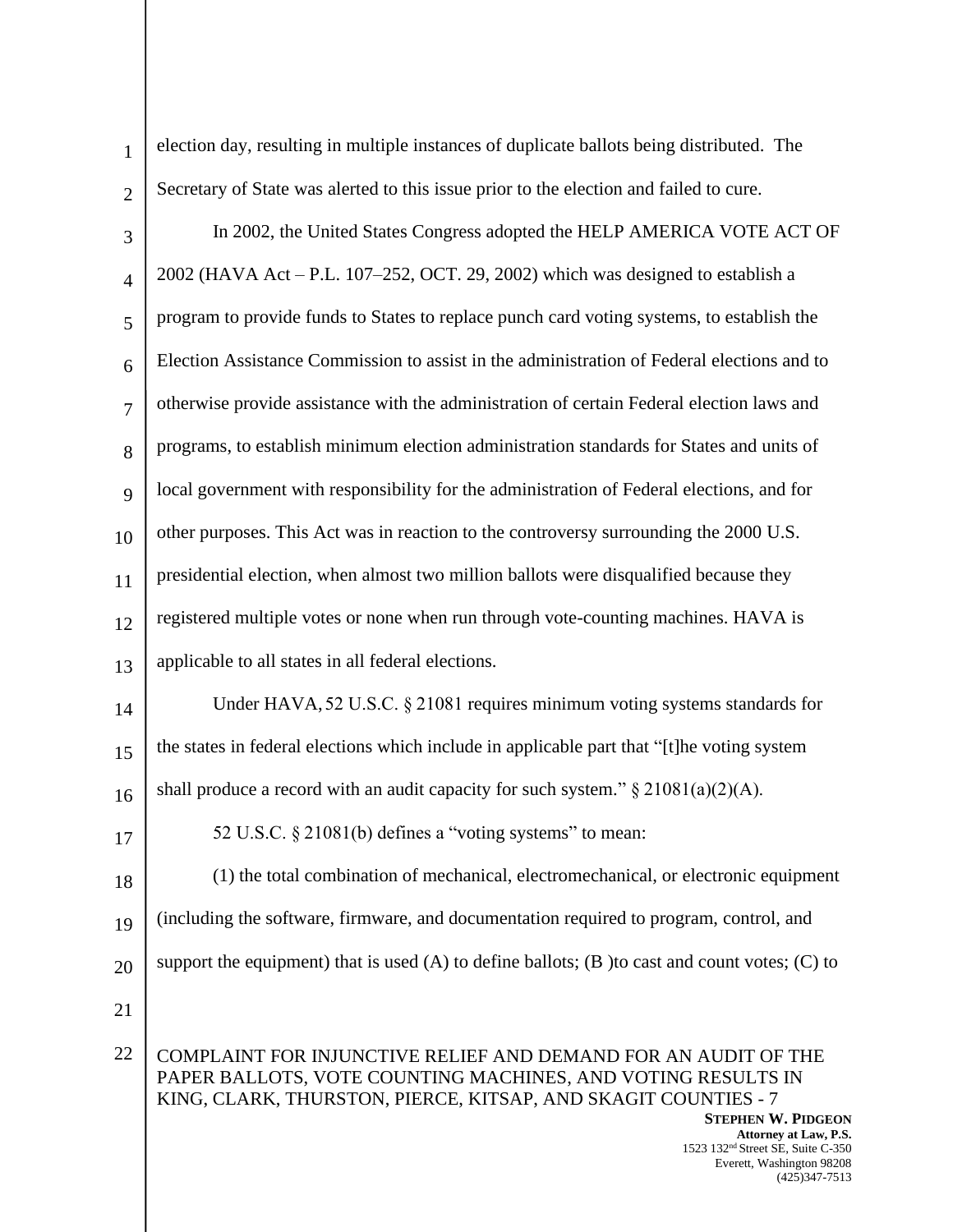- 1  $\mathcal{D}_{\alpha}$ report or display election results; and (D) **to maintain and produce any audit trail information**; [bold added] and
- 3 4 5 6 7 (2) the practices and associated documentation used (A) to identify system components and versions of such components; (B) to test the system during its development and maintenance; (C) to maintain records of system errors and defects; (D) to determine specific system changes to be made to a system after the initial qualification of the system; and (E) to make available any materials to the voter (such as notices, instructions, forms, or paper ballots).

8

COMPLAINT FOR INJUNCTIVE RELIEF AND DEMAND FOR AN AUDIT OF THE PAPER BALLOTS, VOTE COUNTING MACHINES, AND VOTING RESULTS IN KING, CLARK, THURSTON, PIERCE, KITSAP, AND SKAGIT COUNTIES - 8 9 10 11 12 13 14 15 16 17 18 19 20 21 22 52 U.S. Code § 21083 provides in relevant part that "the appropriate State or local election official **shall perform list maintenance with respect to the computerized list on a regular basis** to include records on felony status; and to coordinate the computerized list with State agency records on death. Based on information and belief, the Secretary of State, as of election day, had not maintained these records in accord with this federal statute. Based on information and belief, the Secretary of State allowed the election results to be housed on National Guard servers under the control of the Governor who was standing for election at that time, following a malware attack on the Secretary of State's office in late September. Based on information and belief, the Secretary of State decided to perform a Microsoft Security Patch on November 21 over the objections of staff who voiced concerns that the OS Patch should not be done during the process of vote certification. Such "maintenance" is in direct contravention of HAVA and in violation of 52 U.S.C.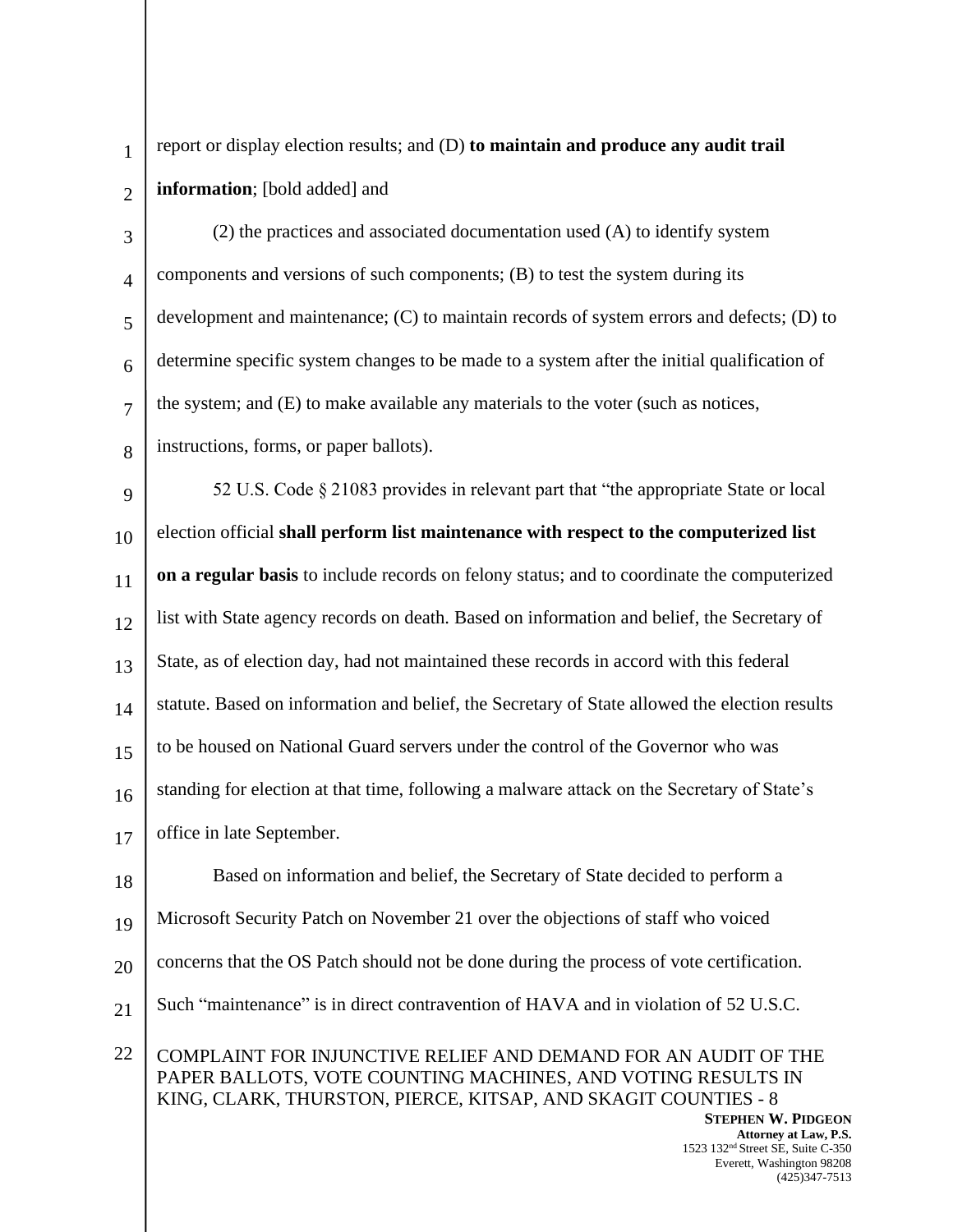1  $\mathcal{D}_{\alpha}$ 3 § 21081(b)(1)(D). The OS Security Patch was done because Wyman's IT personnel reported that the information was "out in the wild" (i.e., easily hacked and possibly already hacked).

4 5 6 7 8 9 10 11 12 13 14 15 16 17 18 19 20 21 The right to vote is protected in more than the initial allocation of the franchise. Equal protection applies as well to the manner of its exercise. Having once granted the right to vote on equal terms, the State may not, by later arbitrary and disparate treatment, value one person's vote over that of another. *Bush v. Gore,* 531 US 98, 104-05 (2000), *citing Harper v. Virginia Bd. of Elections,* 383 U. S. 663, 665 (1966) ("[O]nce the franchise is granted to the electorate, lines may not be drawn which are inconsistent with the Equal Protection Clause of the Fourteenth Amendment"). It must be remembered that "the right of suffrage can be denied by a debasement or dilution of the weight of a citizen's vote just as effectively as by wholly prohibiting the free exercise of the franchise." *Reynolds v. Sims,* 377 U. S. 533, 555 (1964). Based on information and belief, there are intolerable voting anomalies found within the general election results in Washington. Although the Culp campaign prevailed in higher votes than Trump throughout most of the state, the election voter count data collected by Edison Research for the state of Washington during the periods of 11/4/2020 @ 8:11PM through 11/24/2020 @ 4:40PM showed that Trump was leading at the start of the vote counts  $(11/3/2020 \t@ 8:11PM)$ , but it was quickly lost to Joe Biden on  $11/3/2020$ @ 8:21PM, when within 2 minutes, Joe Biden received 81.08% of his winning votes until 11/3/2020 @ 8:22PM. Additionally, there occurred one example of vote flipping of 6,614

COMPLAINT FOR INJUNCTIVE RELIEF AND DEMAND FOR AN AUDIT OF THE PAPER BALLOTS, VOTE COUNTING MACHINES, AND VOTING RESULTS IN KING, CLARK, THURSTON, PIERCE, KITSAP, AND SKAGIT COUNTIES - 9 22

**STEPHEN W. PIDGEON Attorney at Law, P.S.** 1523 132nd Street SE, Suite C-350 Everett, Washington 98208 (425)347-7513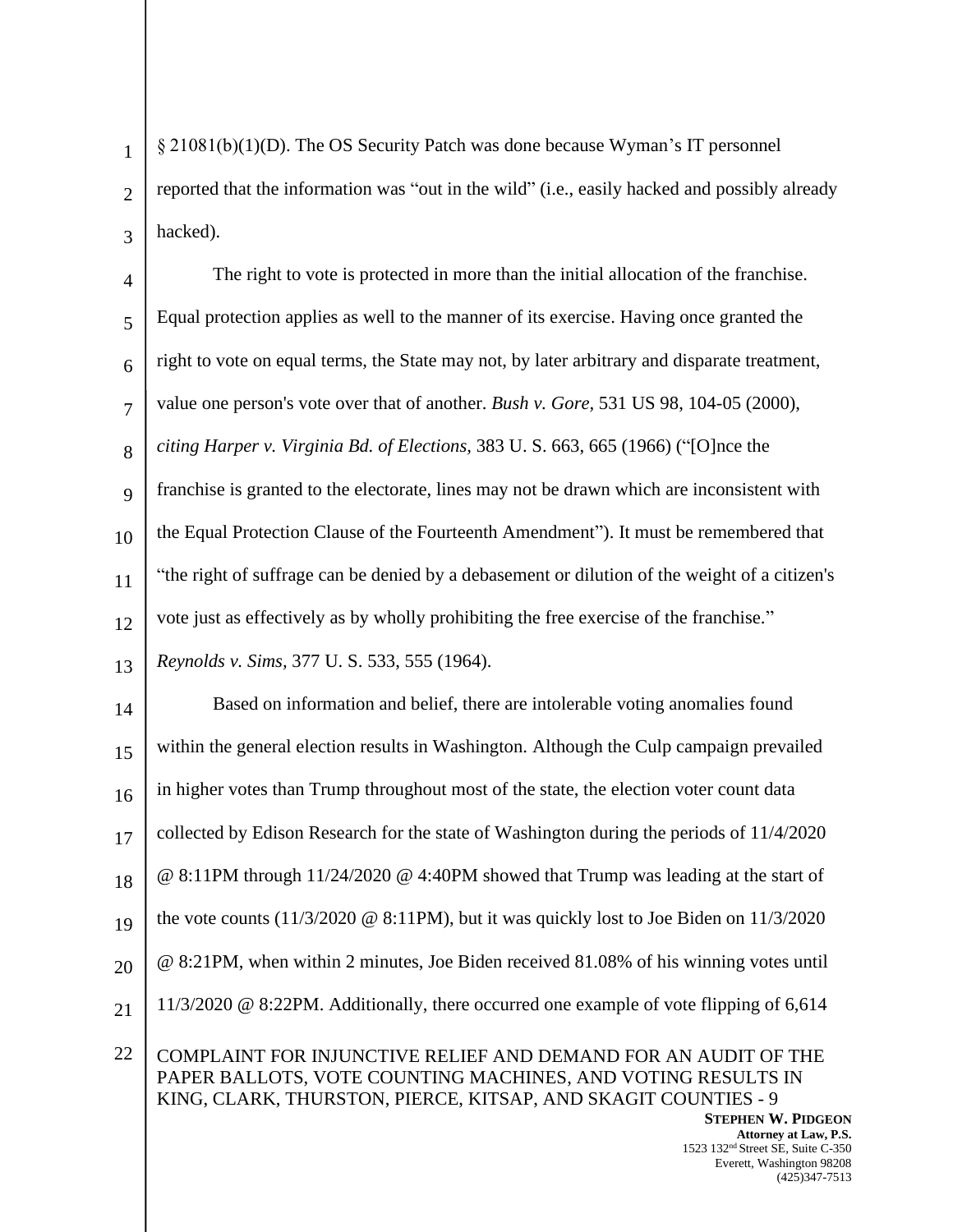| $\mathbf{1}$   | votes from the 3rd party candidates over to Joe Biden, on 11/4/2020 @ 8:54PM. The                                                                                                                                                                                                                                                                                 |
|----------------|-------------------------------------------------------------------------------------------------------------------------------------------------------------------------------------------------------------------------------------------------------------------------------------------------------------------------------------------------------------------|
| $\overline{2}$ | Edison Research data clearly shows 9 more vote count reversals (11/3/2020@8:22PM,                                                                                                                                                                                                                                                                                 |
| 3              | 11/4/2020@5:00PM, 5:23PM, 6:53PM, 1/5/2020@4:38PM, 5:56PM, 11/6/2020@4:15PM,                                                                                                                                                                                                                                                                                      |
| $\overline{4}$ | and 11/7/2020 @5:20PM.                                                                                                                                                                                                                                                                                                                                            |
| 5              | <b>CAUSES OF ACTION</b>                                                                                                                                                                                                                                                                                                                                           |
| 6              | Plaintiffs allege as a first cause of action                                                                                                                                                                                                                                                                                                                      |
| $\overline{7}$ | Violation of 42 USC § 1983                                                                                                                                                                                                                                                                                                                                        |
| 8              | Defendants, at all material times operating under the color of law, have violated the                                                                                                                                                                                                                                                                             |
| 9              | right of equal protection guaranteed to plaintiff pursuant to the Fourteenth Amendment by                                                                                                                                                                                                                                                                         |
| 10             | allowing an unlawful election to go forward, and by thereafter certifying the results of the                                                                                                                                                                                                                                                                      |
| 11             | election when they knew or should have known that the contest did not meet state or                                                                                                                                                                                                                                                                               |
| 12             | federal standards. As a direct and proximate result, plaintiff has been damaged in the cost                                                                                                                                                                                                                                                                       |
| 13             | of the campaign in an amount to be proven at trial.                                                                                                                                                                                                                                                                                                               |
| 14             | Defendants have allowed many anomalous and otherwise illegal votes to be cast                                                                                                                                                                                                                                                                                     |
| 15             | and counted in the general election of November 3, 2020 and have thereby diminished the                                                                                                                                                                                                                                                                           |
| 16             | vote of defendant in violation of the Fourteenth Amendment.                                                                                                                                                                                                                                                                                                       |
| 17             | Plaintiff demands declaratory judgment that the election 1) fell short of standards                                                                                                                                                                                                                                                                               |
| 18             | imposed on the Secretary of State by Article VI of Washington's Constitution; 2) fell short                                                                                                                                                                                                                                                                       |
| 19             | of standards imposed on the Secretary of State by the HAVA Act; and 3) that the failure to                                                                                                                                                                                                                                                                        |
| 20             | meet the standards so imposed wrongfully deprived plaintiff of a free and fair election.                                                                                                                                                                                                                                                                          |
| 21             |                                                                                                                                                                                                                                                                                                                                                                   |
| 22             | COMPLAINT FOR INJUNCTIVE RELIEF AND DEMAND FOR AN AUDIT OF THE<br>PAPER BALLOTS, VOTE COUNTING MACHINES, AND VOTING RESULTS IN<br>KING, CLARK, THURSTON, PIERCE, KITSAP, AND SKAGIT COUNTIES - 10<br><b>STEPHEN W. PIDGEON</b><br><b>Attorney at Law, P.S.</b><br>1523 132 <sup>nd</sup> Street SE, Suite C-350<br>Everett, Washington 98208<br>$(425)347 - 7513$ |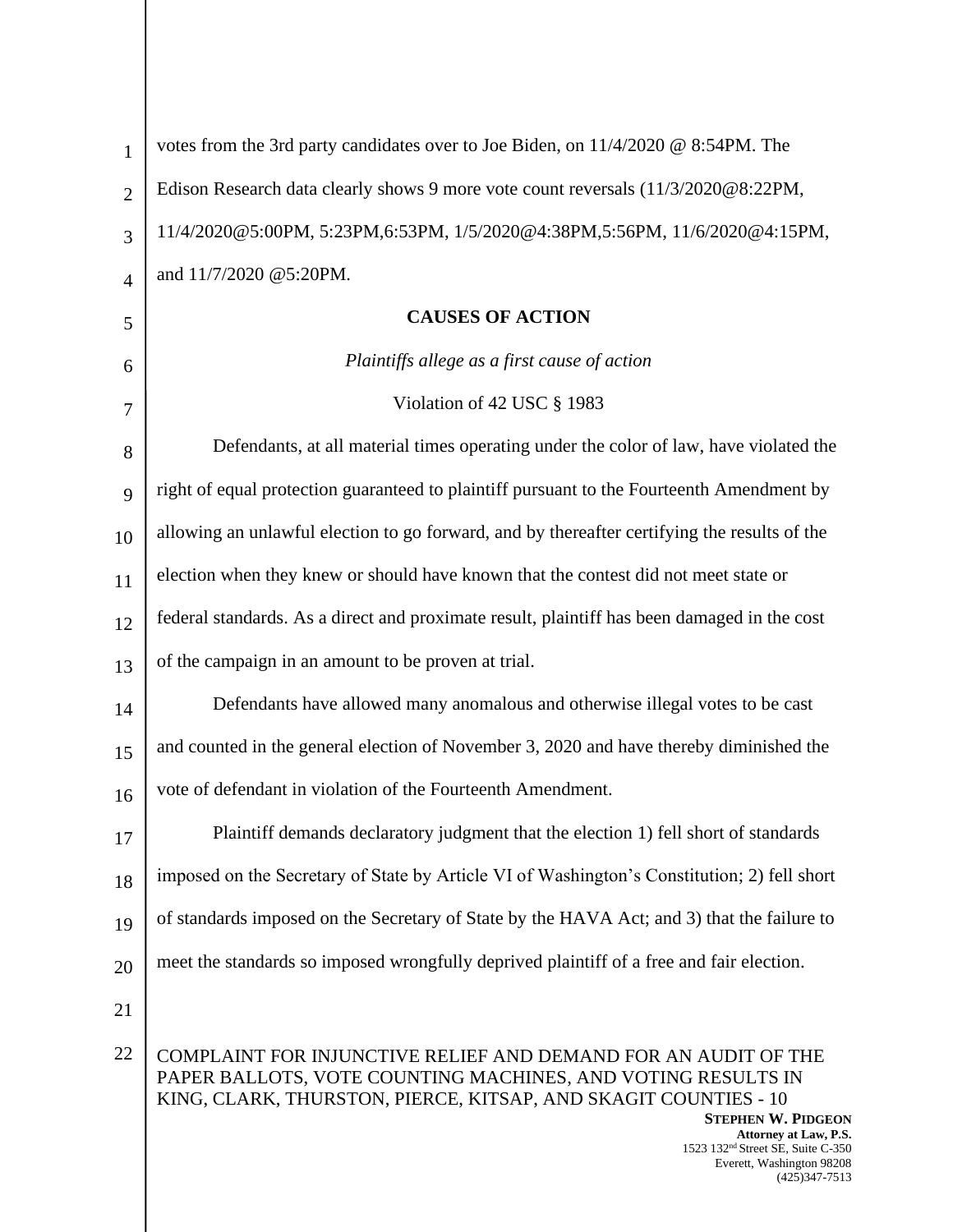| $\mathbf{1}$   | Plaintiff demands injunctive relief, requiring that the Secretary of State and the                                                                                                                                                                                                                                                                                |
|----------------|-------------------------------------------------------------------------------------------------------------------------------------------------------------------------------------------------------------------------------------------------------------------------------------------------------------------------------------------------------------------|
| $\overline{2}$ | State of Washington being enjoined from placing into office any individual claiming to                                                                                                                                                                                                                                                                            |
| 3              | have been elected in the November 3, 2020 general election until the paper ballots, the                                                                                                                                                                                                                                                                           |
| $\overline{4}$ | voting machines and the voting results have been examined by a forensic auditor approved                                                                                                                                                                                                                                                                          |
| 5              | by plaintiff.                                                                                                                                                                                                                                                                                                                                                     |
| 6              | Plaintiff alleges as a second cause of action                                                                                                                                                                                                                                                                                                                     |
| $\overline{7}$ | Audit                                                                                                                                                                                                                                                                                                                                                             |
| 8              | Plaintiff demands that the election results of the November 3, 2020 general election                                                                                                                                                                                                                                                                              |
| 9              | be audited by a forensic auditor as approved by Plaintiff.                                                                                                                                                                                                                                                                                                        |
| 10             | Plaintiff demands that the election results be audited to determine that 1) the voter                                                                                                                                                                                                                                                                             |
| 11             | voting was a real person of the age of eighteen years; 2) the voter was a citizen of the                                                                                                                                                                                                                                                                          |
| 12             | United States; 3) the voter was living in the state, county, and precinct thirty days prior to                                                                                                                                                                                                                                                                    |
| 13             | the election; 4) the voter was not convicted of an infamous crime without restoration of                                                                                                                                                                                                                                                                          |
| 14             | civil rights; and 5) the voter was mentally competent to vote.                                                                                                                                                                                                                                                                                                    |
| 15             | Plaintiff demands that the certified paper ballots be recounted by hand to determine                                                                                                                                                                                                                                                                              |
| 16             | the election results, and that the results be certified to this court.                                                                                                                                                                                                                                                                                            |
| 17             | Plaintiff demands that a certified neutral and independent forensic auditor inspect                                                                                                                                                                                                                                                                               |
| 18             | and analyze at least one of each kind of machine used in Washington for the 2020 general                                                                                                                                                                                                                                                                          |
| 19             | election, each router used to connect each such machine, and to prepare a report to this                                                                                                                                                                                                                                                                          |
| 20             | court including whether such machines and routers were owned or controlled by a foreign                                                                                                                                                                                                                                                                           |
| 21             | entity, and whether such machines and routers contained any software "backdoors".                                                                                                                                                                                                                                                                                 |
| 22             | COMPLAINT FOR INJUNCTIVE RELIEF AND DEMAND FOR AN AUDIT OF THE<br>PAPER BALLOTS, VOTE COUNTING MACHINES, AND VOTING RESULTS IN<br>KING, CLARK, THURSTON, PIERCE, KITSAP, AND SKAGIT COUNTIES - 11<br><b>STEPHEN W. PIDGEON</b><br><b>Attorney at Law, P.S.</b><br>1523 132 <sup>nd</sup> Street SE, Suite C-350<br>Everett, Washington 98208<br>$(425)347 - 7513$ |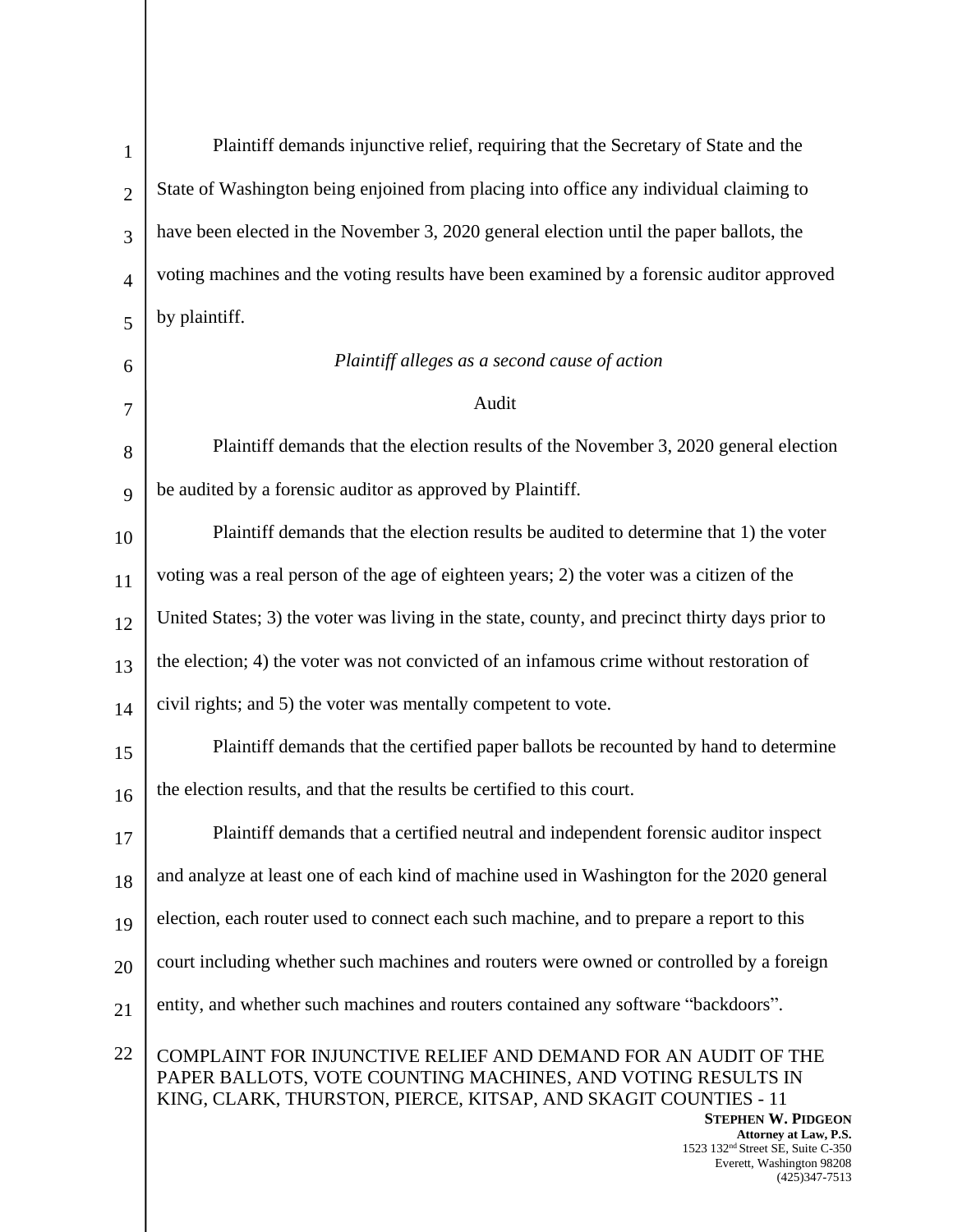| $\mathbf{1}$   | Plaintiff further demands that the Secretary of State be enjoined from destroying or                                                                                                                                                                                                                                                                              |
|----------------|-------------------------------------------------------------------------------------------------------------------------------------------------------------------------------------------------------------------------------------------------------------------------------------------------------------------------------------------------------------------|
| $\overline{2}$ | altering any portion of the election information, including without limitation, (1) the total                                                                                                                                                                                                                                                                     |
| 3              | combination of mechanical, electromechanical, or electronic equipment (including the                                                                                                                                                                                                                                                                              |
| $\overline{4}$ | software, firmware, and documentation required to program, control, and support the                                                                                                                                                                                                                                                                               |
| 5              | equipment) that is used (A) to define ballots; (B) to cast and count votes; (C) to report or                                                                                                                                                                                                                                                                      |
| 6              | display election results; and (D) to maintain and produce any audit trail information; and                                                                                                                                                                                                                                                                        |
| $\overline{7}$ | Plaintiff further demands that the Secretary of State be enjoined from destroying or                                                                                                                                                                                                                                                                              |
| 8              | altering any portion of the election information that details the practices and associated                                                                                                                                                                                                                                                                        |
| 9              | documentation used (A) to identify system components and versions of such components;                                                                                                                                                                                                                                                                             |
| 10             | (B) to test the system during its development and maintenance; (C) to maintain records of                                                                                                                                                                                                                                                                         |
| 11             | system errors and defects; (D) to determine specific system changes to be made to a system                                                                                                                                                                                                                                                                        |
| 12             | after the initial qualification of the system; and (E) to make available any materials to the                                                                                                                                                                                                                                                                     |
| 13             | voter (such as notices, instructions, forms, or paper ballots).                                                                                                                                                                                                                                                                                                   |
| 14             | <b>RELIEF SOUGHT</b>                                                                                                                                                                                                                                                                                                                                              |
| 15             | Plaintiff seeks declaratory judgment that 1) the general election of November 3,                                                                                                                                                                                                                                                                                  |
| 16             | 2020 in the state of Washington did not meet the standards imposed by Article VI, Section                                                                                                                                                                                                                                                                         |
| 17             | 1 of Washington's Constitution; 2) the general election of November 3, 2020 in the state of                                                                                                                                                                                                                                                                       |
| 18             | Washington did not meet the standards imposed by the HAVA Act of 2002; and 3) the                                                                                                                                                                                                                                                                                 |
| 19             | failure to meet said standards resulted in a deprivation of rights to equal protection under                                                                                                                                                                                                                                                                      |
| 20             | the Fourteenth Amendment.                                                                                                                                                                                                                                                                                                                                         |
| 21             |                                                                                                                                                                                                                                                                                                                                                                   |
| 22             | COMPLAINT FOR INJUNCTIVE RELIEF AND DEMAND FOR AN AUDIT OF THE<br>PAPER BALLOTS, VOTE COUNTING MACHINES, AND VOTING RESULTS IN<br>KING, CLARK, THURSTON, PIERCE, KITSAP, AND SKAGIT COUNTIES - 12<br><b>STEPHEN W. PIDGEON</b><br><b>Attorney at Law, P.S.</b><br>1523 132 <sup>nd</sup> Street SE, Suite C-350<br>Everett, Washington 98208<br>$(425)347 - 7513$ |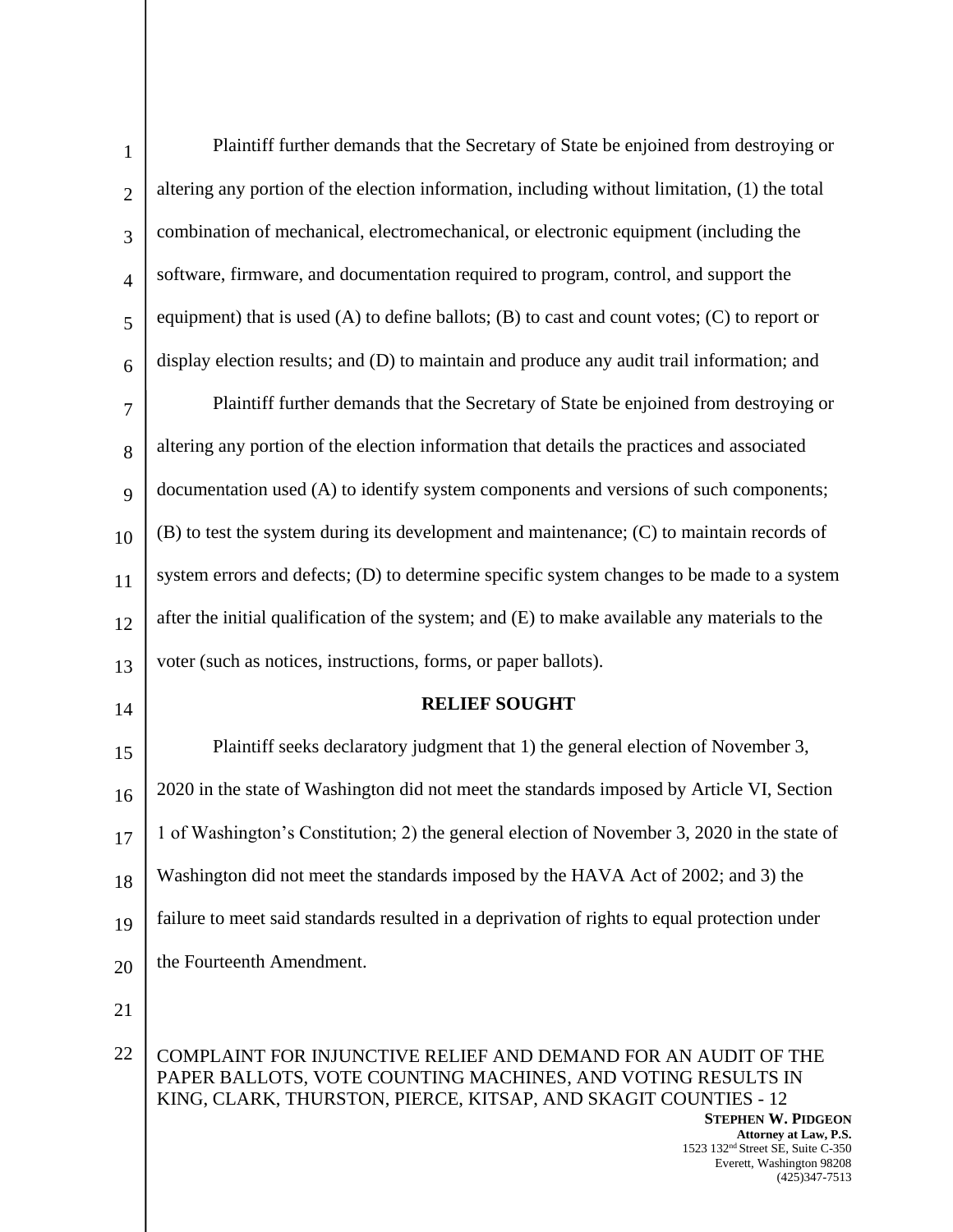| $\mathbf{1}$   | Plaintiff seeks a preliminary and permanent injunction, enjoining the certification                                                                                                                                                                                                                                                                               |
|----------------|-------------------------------------------------------------------------------------------------------------------------------------------------------------------------------------------------------------------------------------------------------------------------------------------------------------------------------------------------------------------|
| $\overline{2}$ | of the Secretary of State of the general election of November 3, 2020 from having any                                                                                                                                                                                                                                                                             |
| 3              | legal effect pending an audit by a forensic auditor; and enjoining the Secretary of State                                                                                                                                                                                                                                                                         |
| $\overline{4}$ | from destroying or altering any portion of the election information, including without                                                                                                                                                                                                                                                                            |
| 5              | limitation, (1) the total combination of mechanical, electromechanical, or electronic                                                                                                                                                                                                                                                                             |
| 6              | equipment (including the software, firmware, and documentation required to program,                                                                                                                                                                                                                                                                               |
| $\overline{7}$ | control, and support the equipment) that is used $(A)$ to define ballots; $(B)$ to cast and count                                                                                                                                                                                                                                                                 |
| 8              | votes; (C) to report or display election results; and (D) to maintain and produce any audit                                                                                                                                                                                                                                                                       |
| 9              | trail information; or information that details the practices and associated documentation                                                                                                                                                                                                                                                                         |
| 10             | used (A) to identify system components and versions of such components; (B) to test the                                                                                                                                                                                                                                                                           |
| 11             | system during its development and maintenance; (C) to maintain records of system errors                                                                                                                                                                                                                                                                           |
| 12             | and defects; (D) to determine specific system changes to be made to a system after the                                                                                                                                                                                                                                                                            |
| 13             | initial qualification of the system; and (E) to make available any materials to the voter                                                                                                                                                                                                                                                                         |
| 14             | (such as notices, instructions, forms, or paper ballots).                                                                                                                                                                                                                                                                                                         |
| 15             | Plaintiff seeks the appointment of a forensic auditor as approved by plaintiff to                                                                                                                                                                                                                                                                                 |
| 16             | perform a forensic audit of the paper ballots, their quality and count, the vote counting                                                                                                                                                                                                                                                                         |
| 17             | machines, their random results when tested, and the voting results in King, Clark,                                                                                                                                                                                                                                                                                |
| 18             | Thurston, Pierce, Kitsap and Skagit Counties.                                                                                                                                                                                                                                                                                                                     |
| 19             | Plaintiff further demands damages from defendants in the amount to be proven at                                                                                                                                                                                                                                                                                   |
| 20             | trial of all sums paid by the Plaintiff to campaign for an office in a general election that                                                                                                                                                                                                                                                                      |
| 21             | was at all times fraudulent and incapable of placing candidates in the lawful offices created                                                                                                                                                                                                                                                                     |
| 22             | COMPLAINT FOR INJUNCTIVE RELIEF AND DEMAND FOR AN AUDIT OF THE<br>PAPER BALLOTS, VOTE COUNTING MACHINES, AND VOTING RESULTS IN<br>KING, CLARK, THURSTON, PIERCE, KITSAP, AND SKAGIT COUNTIES - 13<br><b>STEPHEN W. PIDGEON</b><br><b>Attorney at Law, P.S.</b><br>1523 132 <sup>nd</sup> Street SE, Suite C-350<br>Everett, Washington 98208<br>$(425)347 - 7513$ |